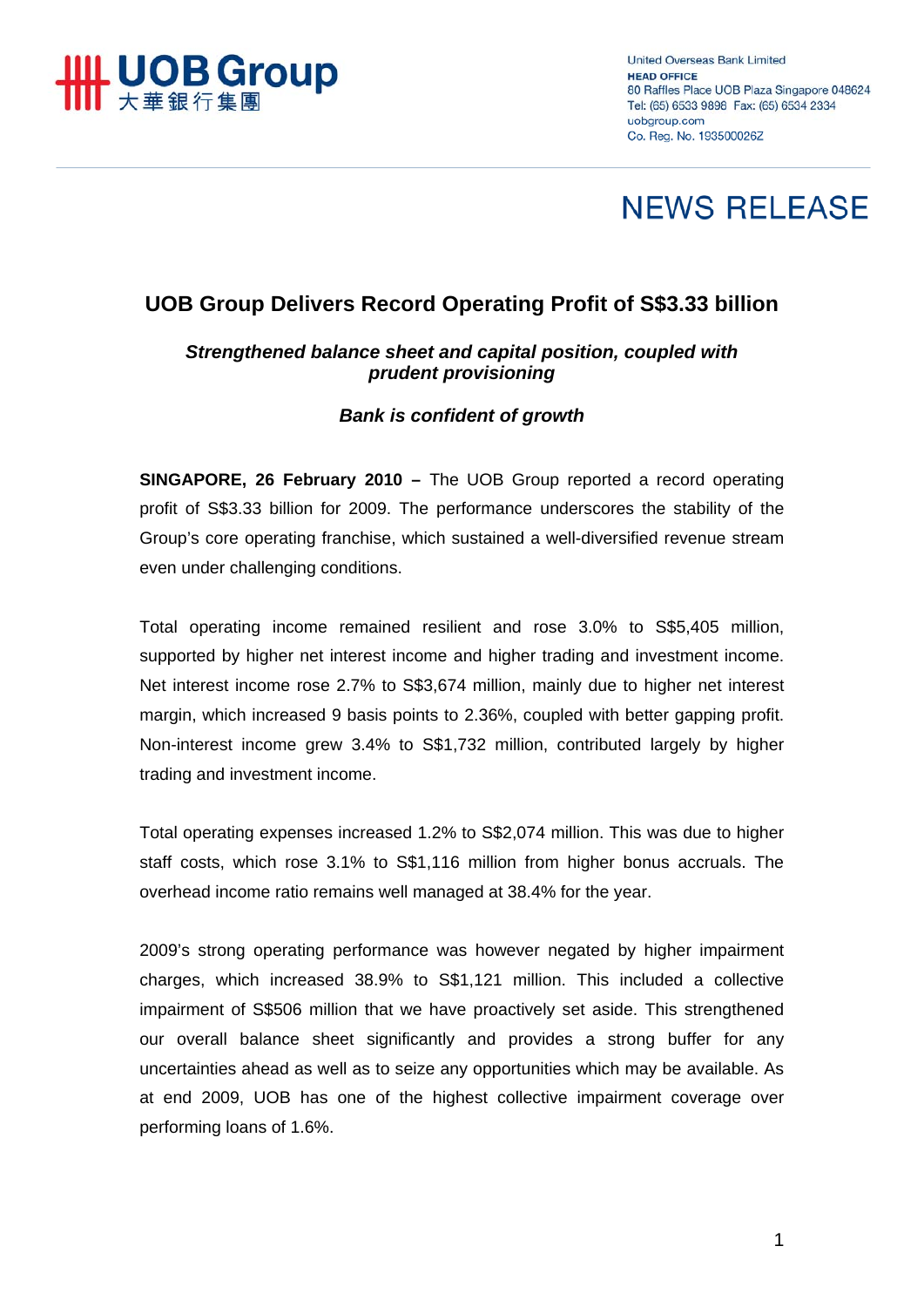Whilst the individual impairment charges rose, the level of increase was lower than anticipated. Asset quality continued to show resilience with credit costs further declining during the quarter. Individual impairment on securities and other assets fell due largely to a writeback of provision for a long-term investment, coupled with lower provision for investment securities as capital markets continue to recover.

The Group's net profit after tax in the fourth quarter also rose 57.2% to S\$522 million when compared to the same quarter in 2008, largely on reduced impairment charges.

The Board of Directors recommended a final one-tier tax-exempt dividend of 40 cents, giving a total net dividend of 60 cents for the year. The Board of Directors intend to propose a Scrip Dividend Scheme (the "Scheme") to give shareholders the option of receiving dividends in the form of new ordinary shares in lieu of cash. Subject to the necessary approvals being obtained, the Scheme will be applied to the final dividend for 2009.

#### **Loans**

Net customer loans of S\$99.2 billion as at 31 December 2009 was 0.9% higher than the previous quarter. This was mainly driven by housing loans and loans to the general commerce sector. Against 31 December 2008, net customer loans declined 0.6% as a result of our prudent approach in seeking quality loans and growing selectively in the overseas markets. The Group continued to grow in Singapore, expanding its Singapore-dollar loans by 7.0% in 2009. As at year end, UOB maintained its market leadership with the largest Singapore-dollar loan book at S\$60 billion.

#### **Deposits**

The Group also grew its customer deposits to S\$121.5 billion, up 4.3% from the last quarter across product groups and countries. Compared to a year ago, customer deposits increased 2.8%. The enlarged customer deposits base provides the Group with a stable source of funding.

#### **Asset Quality**

Compared to a year ago, non-performing loans (NPLs) increased 9.6% to S\$2.3 billion as at 31 December 2009. The higher NPLs were largely from Singapore, Indonesia and OECD countries. However, we are seeing signs of asset quality stabilizing. Against last quarter, NPLs declined 9.0% across most territories and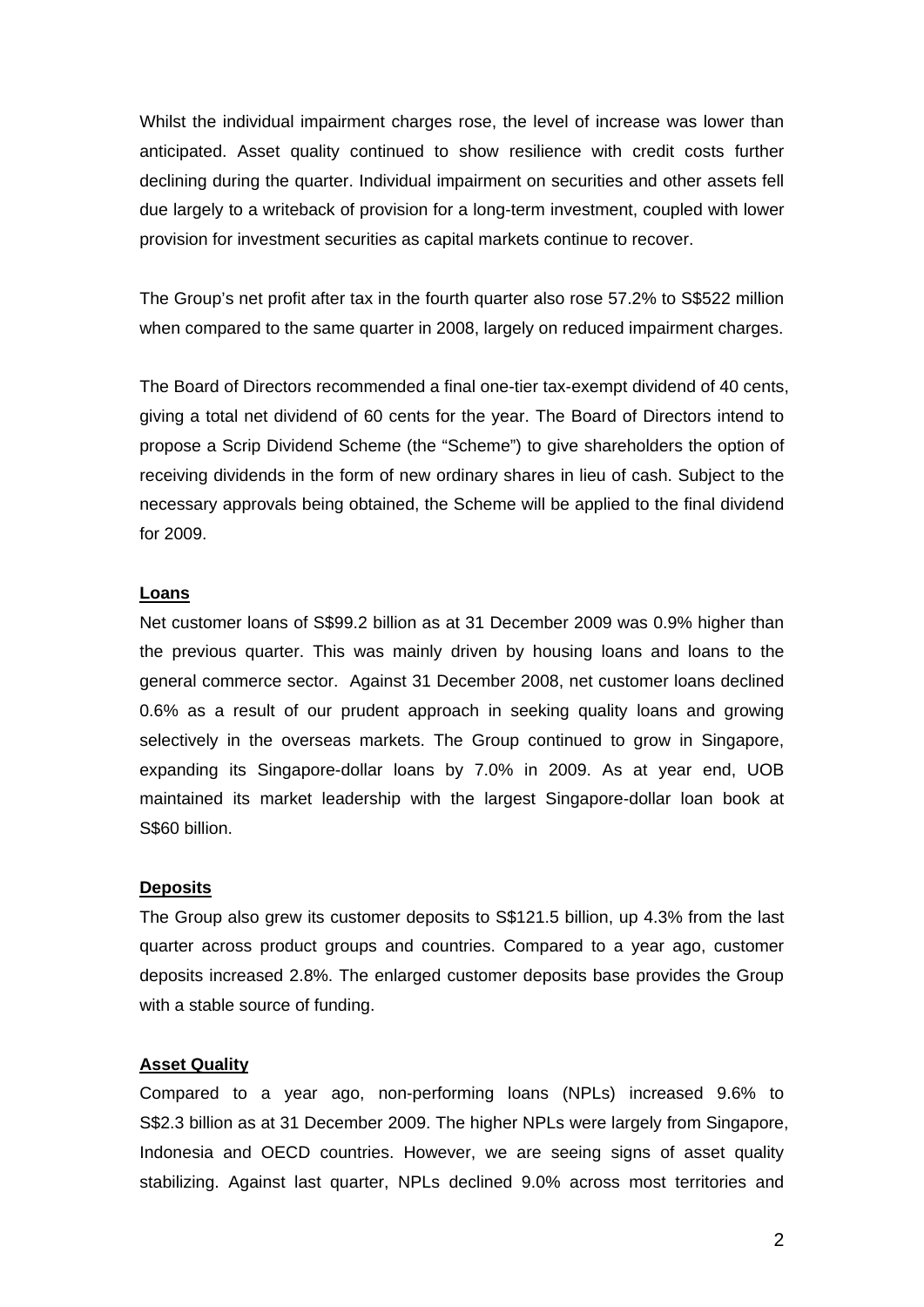industries as economic conditions improve. Consequently, NPL ratio improved 0.2% point quarter on quarter to 2.2% as at 31 December 2009.

#### **Shareholders' Equity**

The Group's shareholders' equity increased 4.2% over 30 September 2009 to S\$19.0 billion as at 31 December 2009. The increase was largely contributed by higher retained earnings and improved valuation of the investment portfolio. Against 31 December 2008, shareholders' equity grew 21.9% largely attributed to higher valuation of the investment portfolio.

#### **Capital Adequacy**

The Group's capital position continued to improve with Tier 1 and total capital adequacy ratios reaching 14.0% and 19.0% respectively as at 31 December 2009. Core Tier 1 capital adequacy ratio also strengthened to 11.9%. The increase was due primarily to higher retained earnings coupled with lower risk-weighted assets. This improvement in risk-weighted assets is a result of the Group rebalancing its overall balance sheet by shifting to better rated loans and reducing its investment portfolio.

#### **CEO's Statement**

Mr Wee Ee Cheong, the UOB Group's Deputy Chairman and Chief Executive Officer, said: "UOB achieved a record operating profit in 2009, driven by a stable and resilient core franchise, despite one of the most challenging times in recent history.

The global economy appears to be getting back on its feet. However, 2010 will be volatile as the de-leveraging process takes time to work through. Asia is well-positioned for the post-crisis era, barring major shocks in the global system.

At UOB, we are confident of growth. Our long-term strategy is intact. Our regional pillars are in place. Our focus now is to harness the potential of this network, by building an integrated, seamless platform. It is about disciplined execution and long-term commitment and we are making good progress."

- ends -